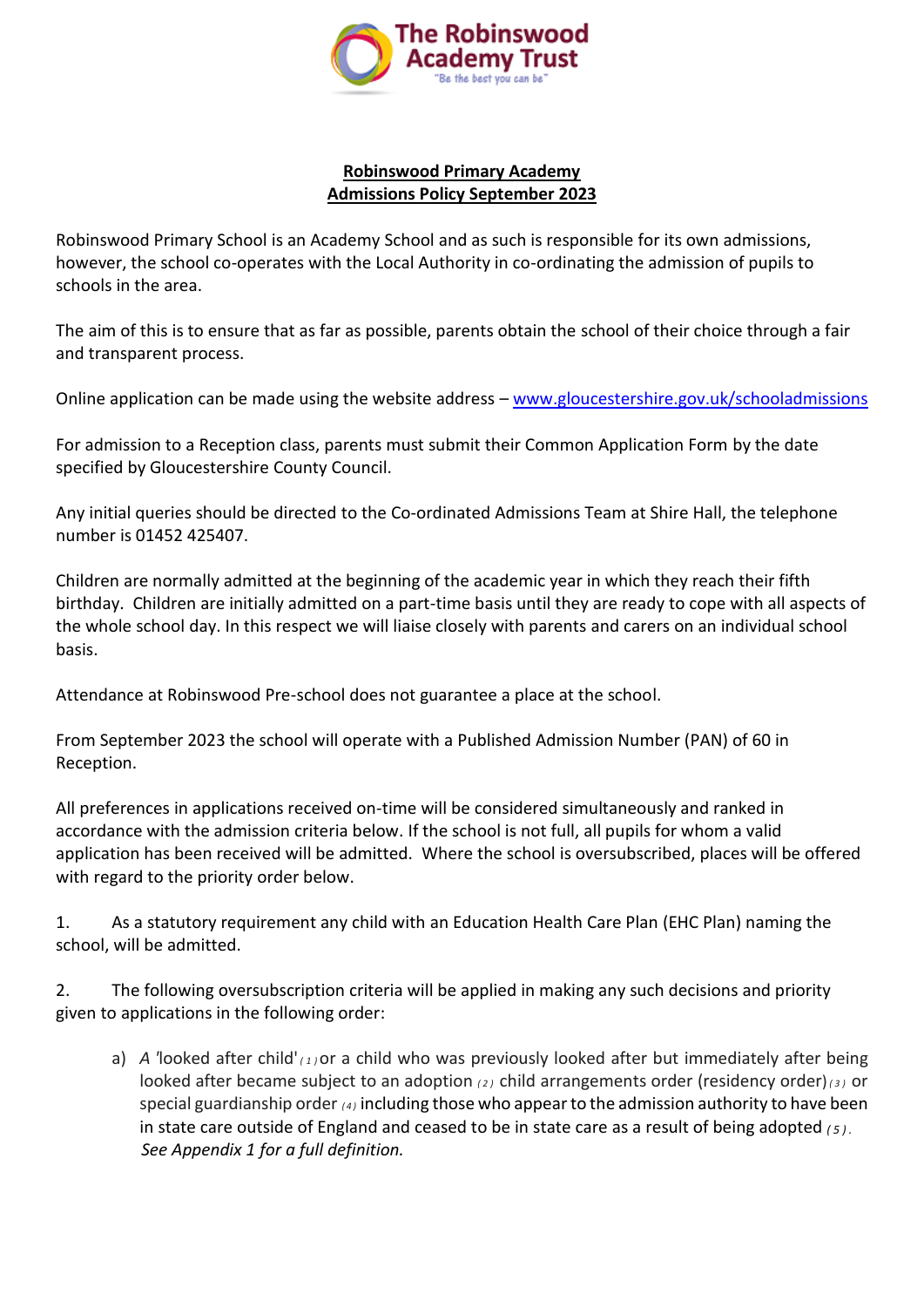- b) Children who have a sibling attending the school and who will continue to do so when the younger child is admitted. *See Appendix 2 for a full definition.*
- c) Children for whom only this particular school is appropriate due to an exceptional medical condition. Applications under this criterion will only be considered if they are supported by a written statement from a doctor. This must demonstrate that there is a very specific connection between the medical need and this school.
- d) Children with the strongest geographical claim, measured in a straight line from the ordnance survey point centre of the child's home address (including flats) to the central ordnance survey address point of the school, using the Local Authority's computerised measuring system, with those living closer to the school receiving the higher priority.

Where any particular category at points a-c above is oversubscribed, criterion d (strongest geographical claim based on straight line distance) will be used to determine which child is offered a place.

### **Tie Breaker**

In the event of a tie breaker being needed, this will be the drawing of lots by an independent person in a supervised process.

The straight-line measurement from an apartment block is also taken from the ordnance survey point of the block. Apartments in the same block will be treated equally. If after applying the distance tie breaker there are more applications than places available from the apartment block furthest away, a further tie breaker of Random Allocation will be used for the applications from this block. This will be in the form of a manual process which is overseen by an independent person.

#### **Children's Home Address**

Only one home address can be used for admission purposes. This is where the pupil resides, and we may ask for additional proof of this address. Where a child lives with both parents on a 50/50 (equal) basis, both parents must agree which of their addresses to use and confirm this before any closing dates. This must be either parental home. Additional proof of address may be requested before we can confirm that we are able to use an address for allocation purposes.

#### **Twins and Children from Multiple Births**

Where twins or children from multiple births are concerned they will be considered as one applicant when applying oversubscription criteria but counted separately towards the PAN. It is not our intention to split multiple birth children.

#### **Children of UK Service Personnel or other Crown Servants**

The school acts in accordance with Gloucestershire County Council's Fair Access Protocol which has been devised to ensure that all admission authorities in Gloucestershire comply with the requirements of the School Admissions Code 2021 to ensure that their procedures or criteria do not disadvantage children who arrive in the area outside the normal admissions round and that the particular challenges for children of UK service personnel and other Crown Servants are minimised.

#### **Appeals**

All applicants refused a place have a right of appeal to an independent appeal panel constituted and operated in accordance with the School Admission Appeals Code. Appellants should contact the School Office for information on how to appeal.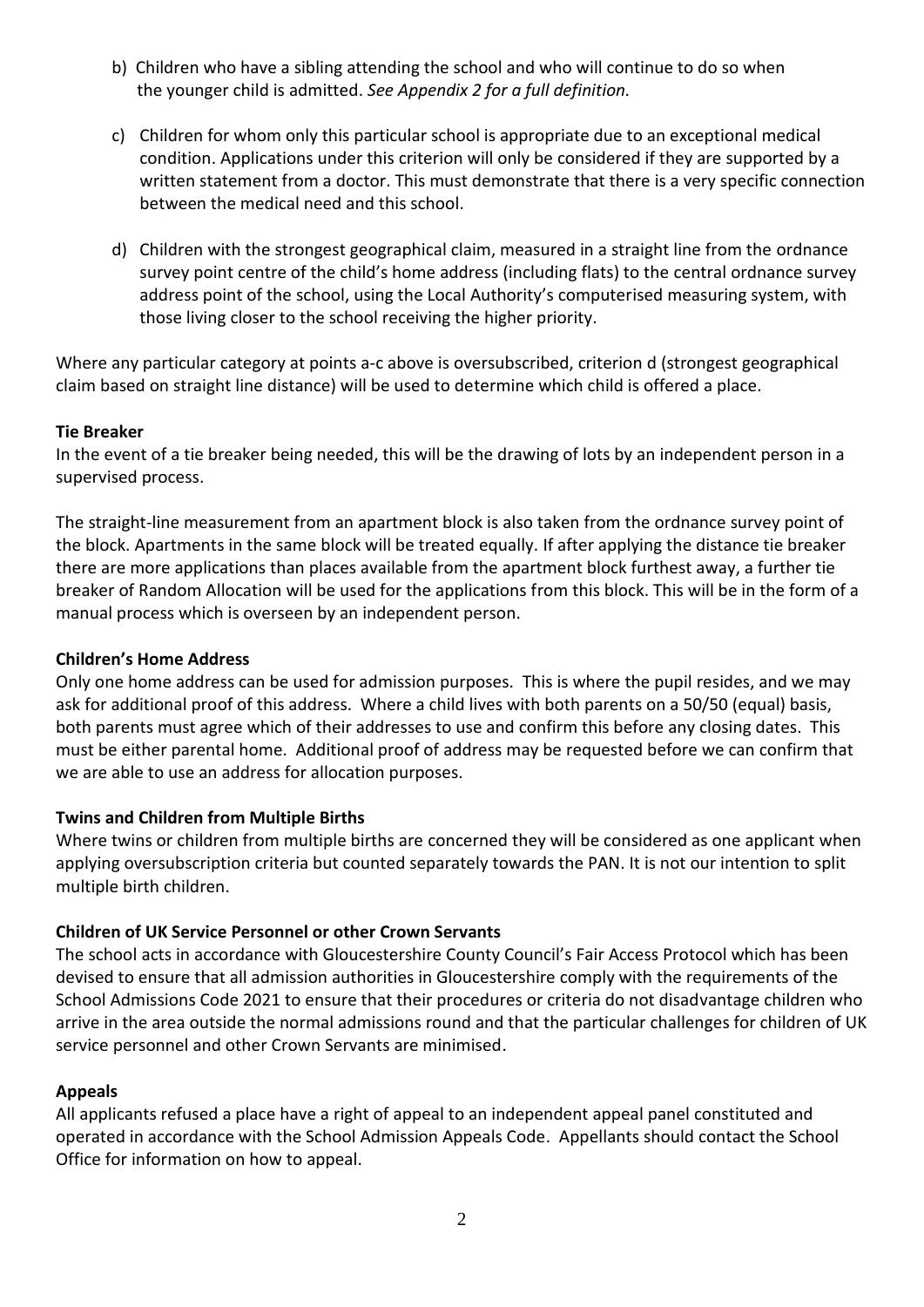### **Waiting Lists**

If the school is oversubscribed, a waiting list will be held by the school for (at least) the first school term (i.e., until end of December). The waiting list will be prioritised according to the school's oversubscription criteria. *See Appendix 3 below*.

Children's position on the waiting list will be determined solely in accordance with the oversubscription criteria. Where places become vacant, they will be allocated to children on the waiting list in accordance with the oversubscription criteria. The waiting list will be reordered in accordance with the oversubscription criteria whenever anyone is added to or leaves it.

## **Fair Access Protocol**

The school has signed up and supports Gloucestershire County Council's fair access protocols. Full details of the protocols can be found at [http://www.gloucestershire.gov.uk/education-and](http://www.gloucestershire.gov.uk/education-and-learning/school-admissions-scheme-criteria-and-protocol/school-admission-protocols/)[learning/schooladmissions-scheme-criteria-and-protocol/school-admission-protocols/](http://www.gloucestershire.gov.uk/education-and-learning/school-admissions-scheme-criteria-and-protocol/school-admission-protocols/)

## **In Year Admissions**

In Year Admissions will be managed by the school in line with the criteria described here

# **Transport**

The LA has a statutory responsibility to provide transport in certain circumstances. To find out more and determine whether you will be eligible, you should contact Shire Hall at the number given above.

## **Summer Born Children**

We recommend that parents /carers of "summer born" children (born between 1 April and 31 August) look at the information located on the Gloucestershire County Council Website to view the options available to them as specified in the School Admissions Code 2021 : [https://www.gloucestershire.gov.uk/education](https://www.gloucestershire.gov.uk/education-and-learning/school-admissions/admission-to-reception-at-primary-schoolyear-3-junior-school/)[and-learning/school-admissions/admission-to-reception-at-primary-schoolyear-3-junior-school/](https://www.gloucestershire.gov.uk/education-and-learning/school-admissions/admission-to-reception-at-primary-schoolyear-3-junior-school/)

# **Admissions of children outside their normal age group**

Parents may request that their child is admitted to a year group outside their normal age range, for instance where the child is gifted or talented or where a child has suffered from particular social or medical issues impacting his or her schooling. All such requests will be considered on their merits and either agreed or refused, on that basis. If a request is refused, the child will still be considered for admission to their normal age group.

# *Appendix 1:*

*A '*looked after child' *( <sup>1</sup> )*or a child who was previously looked after but immediately after being looked after became subject to an adoption *( <sup>2</sup> )* child arrangements order (residency order)*( <sup>3</sup> )* or special guardianship order *( <sup>4</sup> )* including those who appear to the admission authority to have been in state care outside of England and ceased to be in state care as a result of being adopted *( <sup>5</sup> ) .*

(1) A 'looked after child' is a child who is (a) in the care of a local authority, or (b) being provided with accommodation by a local authority in the exercise of their social services functions (see the definition in Section 22(1) of the Children Act 1989) at the time of making an application to a school. In Gloucestershire, such children are referred to as Children in Care.

(2) This includes children who were adopted under the Adoption Act 1976 (see Section 12 adoption orders) and children who were adopted under the Adoption and Children Act 2002 (see section 46 adoption orders).